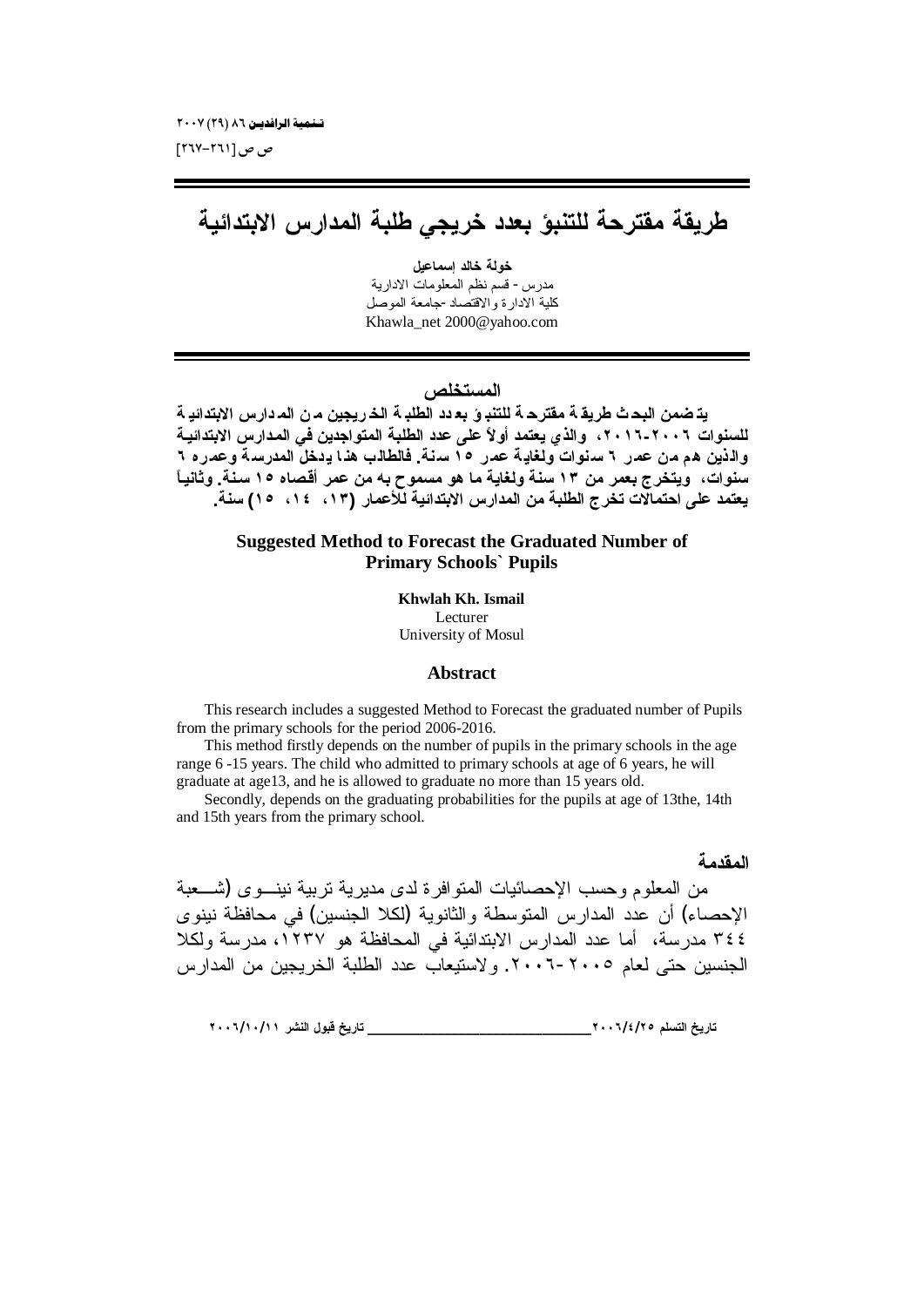الابتدائية من قبل المدارس المنوسطة سوف يكون على حساب المـــسنوى العلمــــي للطليقظك بسبب زيادة عدد الطلبة في الصف الواحد للمدرسة الواحدة . فــضلاً عن أن عدد خريجي المدارس الابتداّئية في محافظة نينـــوى لعــــام ٢٠٠٤-٢٠٠٥ لكلا الجنسين هو ٢٨٧٣٤ طالباً.

إن عدم توازن عدد الطلبة الخريجين من المدارس الابتدائية مع عدد المدارس المتوسطة والثانوية يحثنا على الاهتمام بتقـدير عــدد الخــريجين مـــن المـــدارس الابتدائية في بموجبه يمكن تقدير عدد المدارس المتوسطة الواجب توافر ها ، لسد حاجة الطلب ولنقليل عدد الطلبة في الصف الواحد، مما يؤدي إلى رفع المـــسنوي العلمي للطالب.

وفي بحثنا هذا قمنا بتقديم طريقة مقترحة للتتبؤ بعدد الخريجين من المدارس الابتدائية للسنوات ٢٠٠٦-٢٠١٦، وتمّ ذلك بإتباع الفقرنين الآتيتين: **أولاً**– نقدير عدد الطلبة في المدارس الابتدائية والذين نكــون أعمـــارهم ١٢ ســـنة للسنوات ٢٠١٦-٦٠١٦.

**ثاني**لَعاب احتمالات التخرج للطلبة من المــدارس الابتدائيـــة بعمـــر ١٢، ١٤، 10 اسنة.

## ه*دف ا*لبحث

يسعى البحث الى تقديم طريقة مقترحة للتتبؤ بعدد خريجي طلبـــة المـــدارس الابتدائية للسنوات ٦٠٠٦-٦٠١٦.

### فر ضبة البحث

هناك زيادة محنفلفي أعداد الطلبة الخريجين من المدارس الابتدائية ، من هنا علينا معرفة معدل الطلب على المدارس المنوســـطة اســـتنادا الــــي تلـــك الزيــــادة الحاصلة.

التنبوّ بعدد الخريجين من طلبة المدارس الابتدائية (Scott 2000)

يعتمد معدل عدد الخريجين من ١٥ سنةفالطالب هنا يدخل المدر سة وعمره <sup>7</sup> سنواتوالمفروض أن يتخرج بعمر ١٣ سنة والمسموح طلبة المدارس الابتدائية على عدد الطلبة الملتحقين في المدارس الابتدائية والين هم من عمــــر 1 ســــنوات ولغاية عمر للطالب الذي يتأخر في المراحل الدراسية أن يتخرج من الابتدائية بعمر أقصاه ١٥ سنة.

إن التتبؤ بعد د الطلبة الذين يتخرجون من الابتدائيـــة ويلتحقـــون بالمــــدارس المنوسطة والذين تقع أعمارهم بين ١٣-١٥ سنة للسنوات القليلة القادمـــة ولـــنكن ۰۰٦-۲۰۱٦ تعتمد علمي ما بأتبي: العدد المتوقع في المدارس الابتدائية الــذين أعمار هـــــــــم ١٢ ســـنة للـــسنوات  $\mathbf{X} \cdot \mathbf{U} - \mathbf{Y} \cdot \mathbf{U}$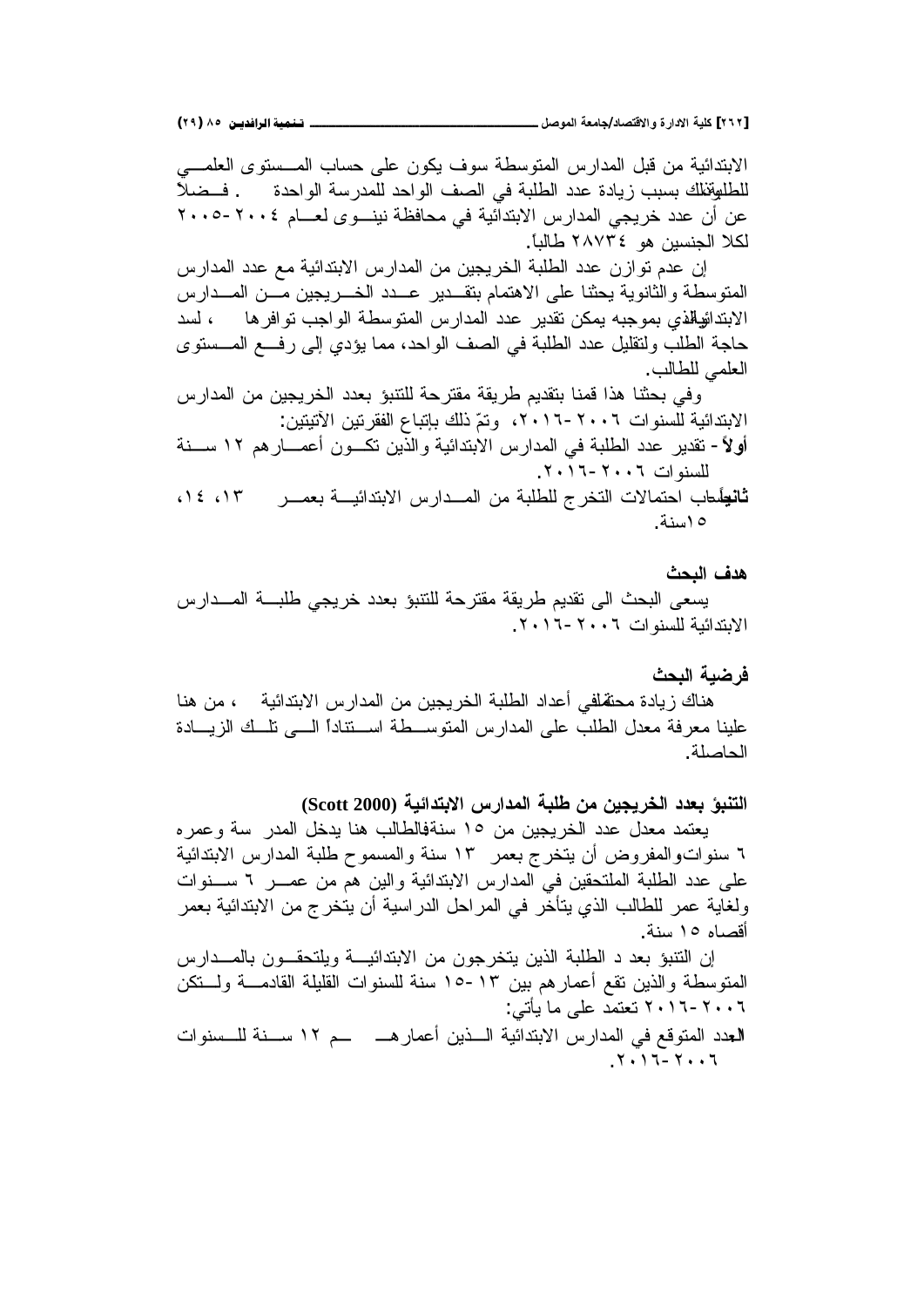**[ÏÓÐ] ¾ƒŵœƆŪō ºººººººººººººººººººººººŗƒőŒťřŕƙŒũŧŒťƆƃŒŗŕƄűƑރŧŤťťŵƇŵŌŕƈřƄƃŗšŧřƀƆŗƀƒŧű**

۲. إحتمالات تخرج الطلبة من المدارس الابتدائية بعمر ١٣، ١٤، ١٥ سنة.

 **ŘŒƍƈŪºƄƃŗƈŪ ÎÏƅƋŧœƆŵŊƇƍƂřƇƒŦƃŒƍŗƒőŒťřŕƙŒũŧŒťƆƃŒŗŕƄű ťťŵŧƒťƀř .Î** (Schmee, *et. al.,* 1979) **ÏÍÎÓ-ÏÍÍÓ** řƔ »ŬŕŬŌřƊŬ ƉƏƄśŬŕƊƍƉƈÐÎÎÓ ƓƍũƔŧƂśƅŔŔŨƎƅřƊŬŖũƁŌƉŌ ŧŸƊĻƛƏŌ **Î-Î** لتساعدنا على تقدير عدد طلبة المدارس التلاشية الذين تكون أعمـــار هم ١٢ سنة، ويمكن إعتبار عدد الطلبة الذين أعمارهم ١١ سنة لسنة ٢٠٠٥ هو عدد الطلبة بعمر ١٢ سنة لسنة ٢٠٠٦. وكذلك فإن الطلبة بأعمـــار ١٠ ســـنوات لسنة ٢٠٠٥ هم عدد الطلبة بأعمار ١٢ سنة لسنة ٢٠٠٧ ... وهكذا. فالطلبة بأعمار ٢ سنوات لسنة ٢٠٠٥ هم بعمر ١٢ سنة في سـنة ٢٠١١، وكمـا ياتي:

| لعمر                   |  | ١١ سنة   ١٠ سنة   ٩ سنوات   ٨ سنوات   ٧ سنوات   ٦ سنوات |  |  |
|------------------------|--|---------------------------------------------------------|--|--|
| عدد الطلبة بعمر ١٢ سنة |  |                                                         |  |  |

سيصبحون في السنوات التالية بعمر ١٢ سنة وكما يأتي :

| سته                       |            |      | $\Lambda$ |  |  |
|---------------------------|------------|------|-----------|--|--|
| ا عدد الطلبة بعه .<br>سىم | $V_{\ell}$ | $ -$ |           |  |  |

على فرض أن كل عمر من هذه الأعمار سنبقى في المدرسة الابندائية لغايــــة عمر ١٢ سنة. وللتتبؤ بعدد الطلب تحفي المدارس الابتدائيـــ ـــة بعمــــر ١٢ ســـنة للـــسنوات ٢٠١٦-٢٠١٢ يمكن استخدام المعادلة الآتية :  $Y_t = a + bt$ .t تمثل القيمة المقدرة لعدد الطلبة في المدارس الابتدائية بعمر ١٢ سنةٌ لسنَّة :. a : عدد الطلبة الذين أعمار هم ١٢ سنة للسنة الوسطية للسلسلة الز منية. b : القيمة التي تقيس مقدار التغير الحاصل في عدد الطلبة في المدارس الابتدائيـــة بعمر ١٢ سنة لكل سنة.

(Hamburg, 1977)**ŋűŤƃŒŧƒťƀř Ï-Î** تستخدم حدود ا لثقة لقياس خطأ التقدير للعدد المتوقع للطلبـــة فــــي المــــدارس الابتدائية بعُمر ١٢ سنة للسنوات ٢٠٠٦-٢٠١١والذي اُعتمد فير هـــا علــــى ســـنة ۰۰٥ کبوصفها سنة أساسرية. ويمكــن أن تكــون الــسنوات ۲۰۰۰–۲۰۰۵ هـــي السنو ات المختار ة لحساب خطأ التقدير للعدد المتو فع للطلبة في المدار س الابتدائيــــ نم،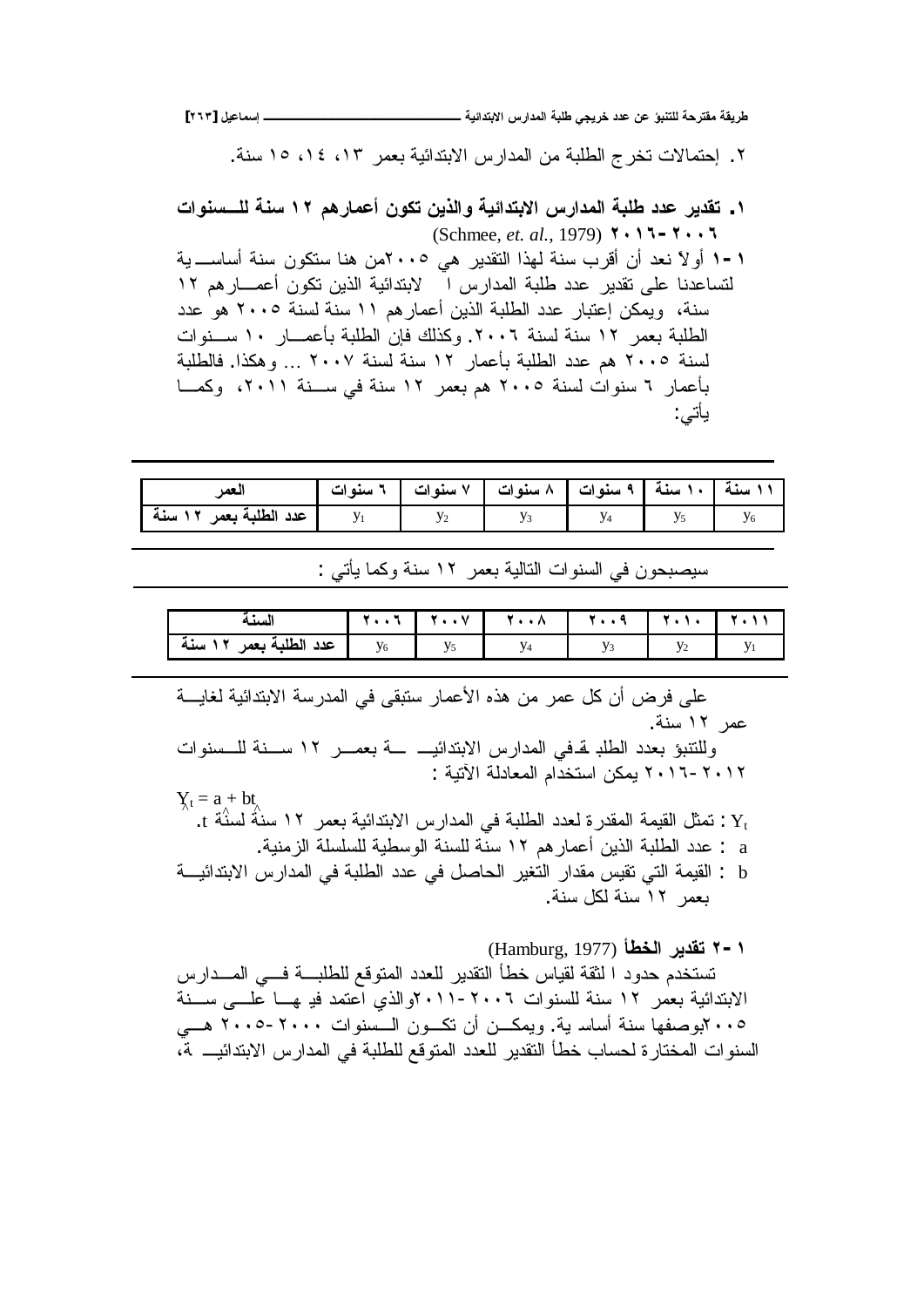**(ÏÖ) ÕÒ ÞNë¢Ë¦×ìÜàN**66666666666666666666666666666666666666666666666666666666666666666666666666666666666666666666666666**¾ŮƍƆƃŒŗŶƆœŞ/ťœŮřſƙŒƍŖŧŒťƙŒŗƒƄƂ [ÏÓÑ]**

إذا لم يكن هناك تغيير ملحوظ خلال تلك السنوات (بمعنى أنسه إذا كانست الرقعسة الجغرافية التي تمثل المحافظة كما هي خلال هذه السنوات لا يوجد فصل جزء منها أو اِضـافة جز ء جديد اليـها). من هنا سنعد سنة ١٩٩٩هي سنة أساسـ ية وبالطريقة السابقة نفسها فإن عـــدد الطلبة في الم دارس الابتدائية لسنة ١٩٩٩ للأعصــار ، ٢، ٧، ٨، ٩، ١٠، ١١ سنة هو العدد المتوقع لطلبة المرحلة الابتدائية بعمر ١٢ ســنة للـــسنوات ٢٠٠٠، ٢٠٠١، ٢٠٠٢، ٢٠٠٣، ٢٠٠٤، ٢٠٠٥علي الترتيب ، والتي يرمز لها بالرمز ن دقوافر البيانات للقيم الحقيقية لعدد الطلبة في المدارس الابتدائية الـــذين (E<sub>i</sub>) أعمارهم ١٢ سنة والتي يرمز لها بالرمز (Ai)، ولمّا كان حجم العينة لهذه التجربة  $n=6$ هے ، سنوات، اِذن 6=n.

**نقدير التباين (Hamburg, 1977)** وهو مجموع مربعات الفرق بين القيم الحقيقية والتقديرية مقسومة على (n-1)، وكما يأتي :  $\lambda$   $\sum_{i=1}^{6} (A_i - E_i)^{20}$ 

$$
S^2 = \frac{1}{n-1}
$$

$$
S = \sqrt{\frac{\sum_{i=1}^{6} (A_i - E_i)^2}{n-1}}
$$
 (|Var<sub>1</sub> | -1)

وبالنقريب نستخدم توزيع t وبدرجة حرية (n=1) لحساب حدود الثقة وبـــشكلٍ عام.

$$
\stackrel{\wedge}{E} i \pm 2.353 \stackrel{\wedge}{S} \qquad 90\%
$$

95% řƂŝŧƏŧţŗ ^ ^ *Ei* ± 3.182 S وهذا يعني أن القيم الحقيقية لأعداد الطلبة في المدارس الا بندائيــة بعمـــر ١٢ ƉƔŧţƉƔŗƉƏƄśŽƏŬřƊŬ ^ Ə *Ei* + 2.353 *S* ^ 90% ř»ƂŝŧƏŧţŗ *Ei* − 2.353 *S* ƉƔŗƏŌ ^ Ə *Ei* + 3.182 *S* ^ *Ei* − 3.182 *S*

**ŗƒőŒťřŕƙŒũŧŒťƆƃŒŗŕƄűƇƆƇƒŞƒŧŤƃŒťťŵŔœŪš .Ï** للنتبؤ بعدد الطلبة الخريجين من الطلبة في المدارس الابتدائية علينـــا حــساب لحتمالات التخرج للطلبة لهذه المدارس بعمر ١٣، ١٤، ١٥ سنة.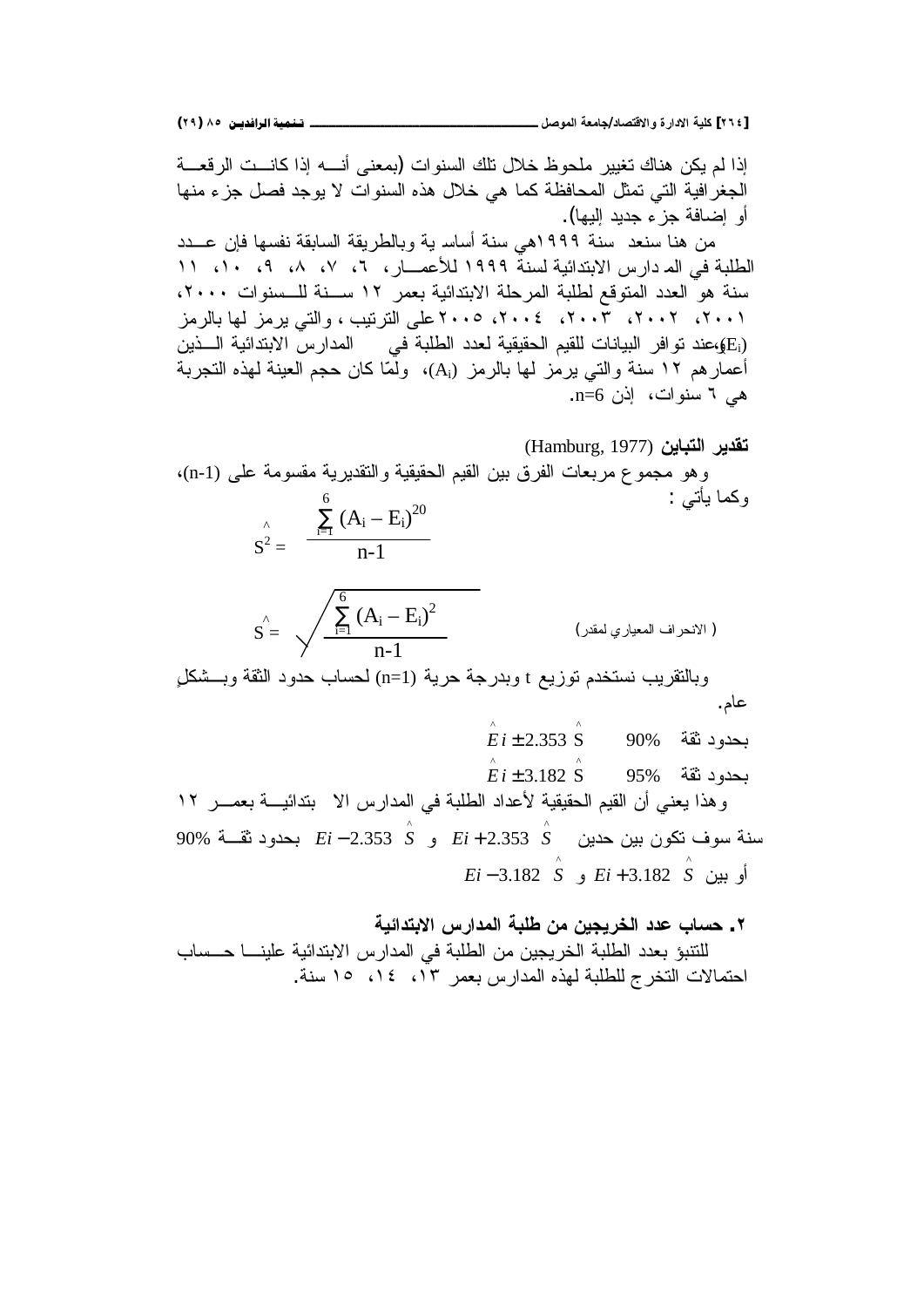٢ – ١ إيجاد احتمال تخرج الطلبة من المدارس الابتدائية لسنة t لكل عمـــر مـــن الأعمار ١٣، ١٤، ١٥ سنة (Hoel, 1971)

إن الحاجة لإيجاد احتمالات التخرج لطلبة المدارس الابتد ائية للأعمـــار ١٣، ١٤، ١٥ تعتمد يعتمد على عدد الطلبة في المدارس الابتدائية من عمر ١٢ ســنة. فمثلاً لو حصلنا على مجموع عدد الطلبة في المدارس الابتدائية في عمر ١٢ ســـنة لسنة t، ومجموع عدد الطلبة في المدارس الابتدائية في عمر ١٣ سنة لـسنة t+1، فإن الفرق بينهما يمثل مجموع عدد الطلبة المتخرج ين من المدارس الابتدائية بعمر ١٣ سنة. فإن احتمال تخرج الطلبة من المدارس الابتدائية بعمر ١٣ سنة لسنة t هو ِ مجموع عدد الطلبة المتخرج بن من المدارس الابتدائية بعمر ١٣ سنة مقسومة على مجموَّع عدد الطلبة في المدارس الابتدائية بعمر ١٢ سنة لسنة 1، وكما يأتي : احتمال تخرج الطلبة من المدارس الابتدائية في سن ١٣ سنة لسنة f =

مجموع عدد الطلبة في المدارس الابتدائية بعمر ١٢ سنةt - مجموع عدد الطلبة في المدارس الابتدائية بعمر ١٣ سنة t+1

مجموع عدد الطلبة في المدارس الابتدائية بعمر ١٢ سنة t

والجدول الآتي يوضح كيفية احتساب احتمـــالات تخـــرج طلبـــة المـــدارس الابتدائية للأعمار ١٢، ١٤، ٥ لمنة بالاعتماد على سنة سنوات سابقة ، كمـــا تـــمّ تقدير عدد الطلبة في المدارس الابتدائية بعمر ١٢ سنة لستة سنوات لاحقة بالاعتماد على عدد طلبة المدارِ س الابتدائية في السنة الأساسية لمختلــف الأعمـــار (مـــن ٦ سنوات لغاية ١١ سنة) وكما في الفقرة ١-١.

| عدد طلبه المدارس الابتدائية للاعقار ٢٠١٦، ١٢، ١٤، ١٥ |          |           |                        |                 |  |  |
|------------------------------------------------------|----------|-----------|------------------------|-----------------|--|--|
| الأعمار<br>السنوات                                   | 12       | 13        | 14                     | 15              |  |  |
| 1997                                                 | $a_{11}$ |           |                        |                 |  |  |
| 1998                                                 | $a_{12}$ | $a_{21}$  |                        |                 |  |  |
| 1999                                                 | $a_{13}$ | $a_{22}$  | $a_{31}$               |                 |  |  |
| 2000                                                 | $a_{14}$ | $a_{23}$  | $a_{32}$               | $a_{41}$        |  |  |
| 2001                                                 | $a_{15}$ | $a_{24}$  | $a_{33}$               | $a_{42}$        |  |  |
| 2002                                                 | $a_{16}$ | $a_{25}$  | <b>a</b> <sub>34</sub> | a <sub>43</sub> |  |  |
| 2003                                                 |          | $a_{26}$  | $a_{35}$               | $a_{44}$        |  |  |
| 2004                                                 |          |           | $a_{36}$               | a <sub>45</sub> |  |  |
| 2005                                                 |          |           |                        | $a_{46}$        |  |  |
|                                                      | $X_t$    | $X_{t+1}$ | $X_{t+2}$              | $X_{t+3}$       |  |  |

Louis Comment School County of the sum

علماً بأن:

 $X_t$  =  $a_{11} + a_{12} + a_{13} + a_{14} + a_{15} + a_{16}$  $X_{t+1} = a_{21} + a_{22} + a_{23} + a_{24} + a_{25} + a_{26}$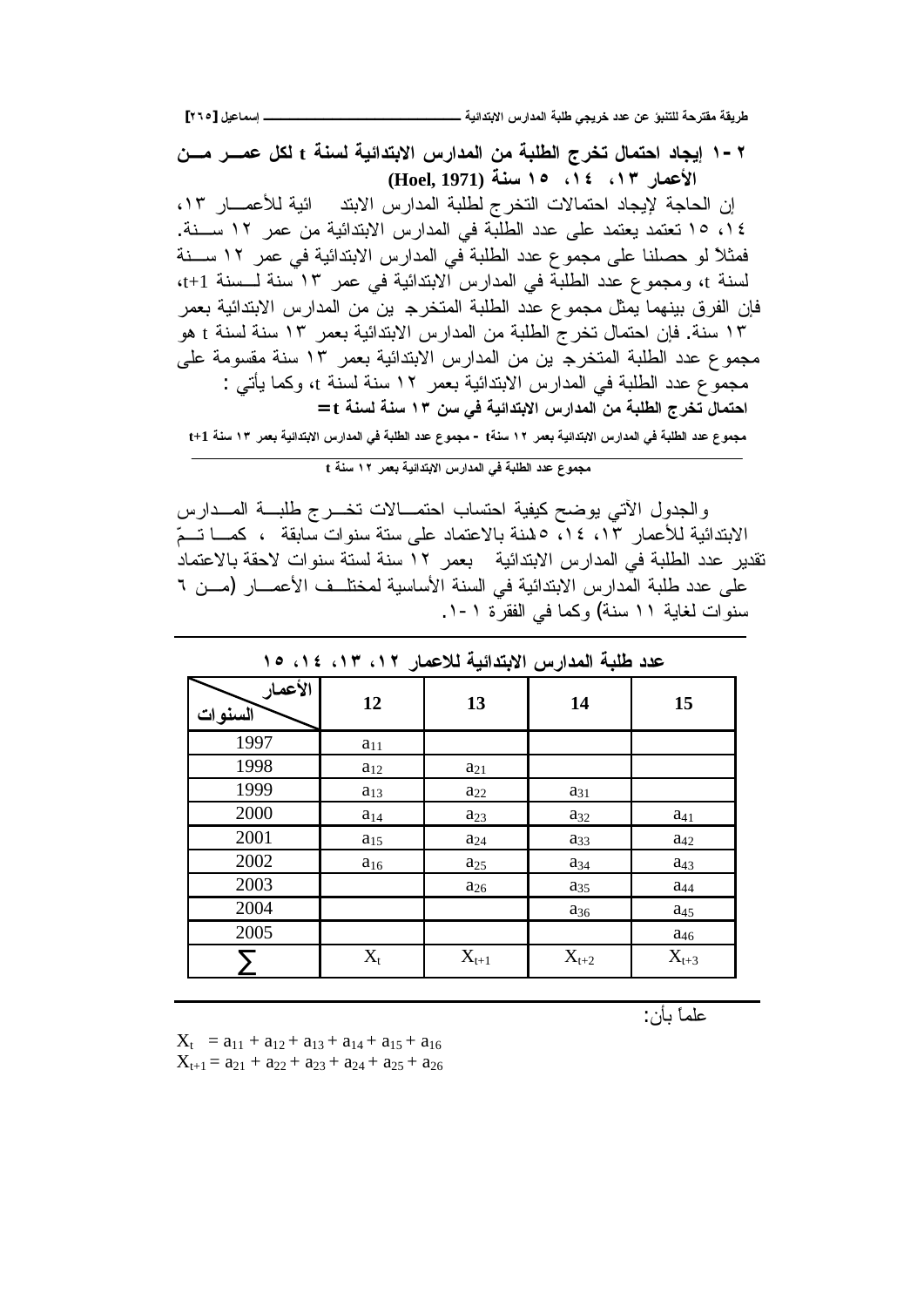$X_{t+2} = a_{31} + a_{32} + a_{33} + a_{34} + a_{35} + a_{36}$  $X_{t+3} = a_{41} + a_{42} + a_{43} + a_{44} + a_{45} + a_{46}$  $P:$  الاحتمال

$$
P\left[\begin{array}{c} \text{min}\left\{1-\frac{X_{t}-X_{t+1}}{X_{t}}\right\} \\ \text{min}\left\{1-\frac{X_{t}+X_{t+1}}{X_{t}}\right\} \end{array}\right] = \frac{X_{t}-X_{t+1}}{X_{t}}
$$
\n
$$
P\left[\begin{array}{c} \text{min}\left\{1-\frac{X_{t+1}-X_{t+2}}{X_{t}}\right\} \\ \text{min}\left\{1-\frac{X_{t+1}-X_{t+2}}{X_{t}}\right\} \end{array}\right] = \frac{X_{t+1}-X_{t+2}}{X_{t}}
$$
\n
$$
P\left[\begin{array}{c} \text{min}\left\{1-\frac{X_{t+2}-X_{t+3}}{X_{t}}\right\} \\ \text{min}\left\{1-\frac{X_{t+2}-X_{t+3}}{X_{t}}\right\} \end{array}\right] = \frac{X_{t+2}-X_{t+3}}{X_{t}}
$$

**ŗƒőŒťřŕƙŒũŧŒťƆƃŒƑżƇƒŞƒŧŤƃŒƇƆŴſƍřƆƃŒťťŶƃŒŔœŪš Ï-Ï** معلل عدد الخريجين في سنة t = عدد الخريجين بع*م*ر ١٣ سنة لسنة t × احتمال التخرج بعمر ١٣ سنة **ŗƈŪÎÑŧƆŶŕŜŧŤřƃŒ¾œƆřšŒ × tŗƈŪƃŗƈŪ ÎÑŧƆŶŕƇƒŞƒŧŤƃŒťťŵ + ŗƈŪ ÎÒŧƆŶŕŜŧŤřƃŒ¾œƆřšŒ × tŗƈŪƃŗƈŪ ÎÒŧƆŶŕƇƒŞƒŧŤƃŒťťŵ +**

ولا يفوننا أن عدد الخريجين بعمر ١٣ سنة لسنة هم عدد الطلبـــة بعمـــ ر١٢ سنة لسنة 1-t، و عدد الخريجين بعمر ١٤ سنة لسنة t هم عدد الطلبة بعمر ١٢ سنة لسنة t-2، وعدد الخريجين بعمر ١٥ سنة لسنة t هم عدد الطلبة بعمـــر ١٢ ســـنة .t-3 أسنة

من هنا فإن عدد الخر بجبن من طلبة المدار س الابتدائبة لأي سنة من السنو ات تعتمد على عدد الطلبة في هذه المدارس للسنوات الثلاث السابقة. فمثلاً :

حدد الخريجين من طلبة المدارس الابتدائية لسنة ٢٠٠٦ =

عدد طلبة المدارس الابتدائية بعمر ١٢ سنة لسنة ٢٠٠٥ × احتمال التخرج بع*م*ر ١٣ سنة **ŗƈŪ ÎÑŧƆŶŕŜŧŤřƃŒ¾œƆřšŒ × ÏÍÍÑŗƈŪƃŗƈŪ ÎÏŧƆŶŕŗƒőŒťřŕƙŒũŧŒťƆƃŒŗŕƄűťťŵ + ŗƈŪ ÎÒŧƆŶŕŜŧŤřƃŒ¾œƆřšŒ × ÏÍÍÐŗƈŪƃŗƈŪ ÎÏŧƆŶŕŗƒőŒťřŕƙŒũŧŒťƆƃŒŗŕƄűťťŵ +** وهكذا وبالاعتماد على y<sub>6 ،</sub>y<sub>3 ،</sub>y<sub>3</sub> ،y<sub>2</sub> ،y<sub>2</sub> في الفقرة ١-١ والتي تمثـــل تقدير عدد الطلبة في المدارس الابتدائية بعمر ١٢ ســنة للـــسنوات ٢٠٠٦-٢٠١١ .  $Y_t = a + b t$ و إلى ما ور اء ذلك من سنبن وكما ذكر نا سابقاً بالاعتماد على المعادلة ا

## ا**لته صبات**

۱ . يمكن تطبيق ذلك على كل محافظة من محافظات العراق مع وجود بيانات دقيقة لأعداد الطلبة في المدارس الابتدائية ولجميع الأعمار ٦-١٢سنة للتنبــؤ بعــدد الطلبة الخريجين من المدارس الابتدائية.

اذن  $:$